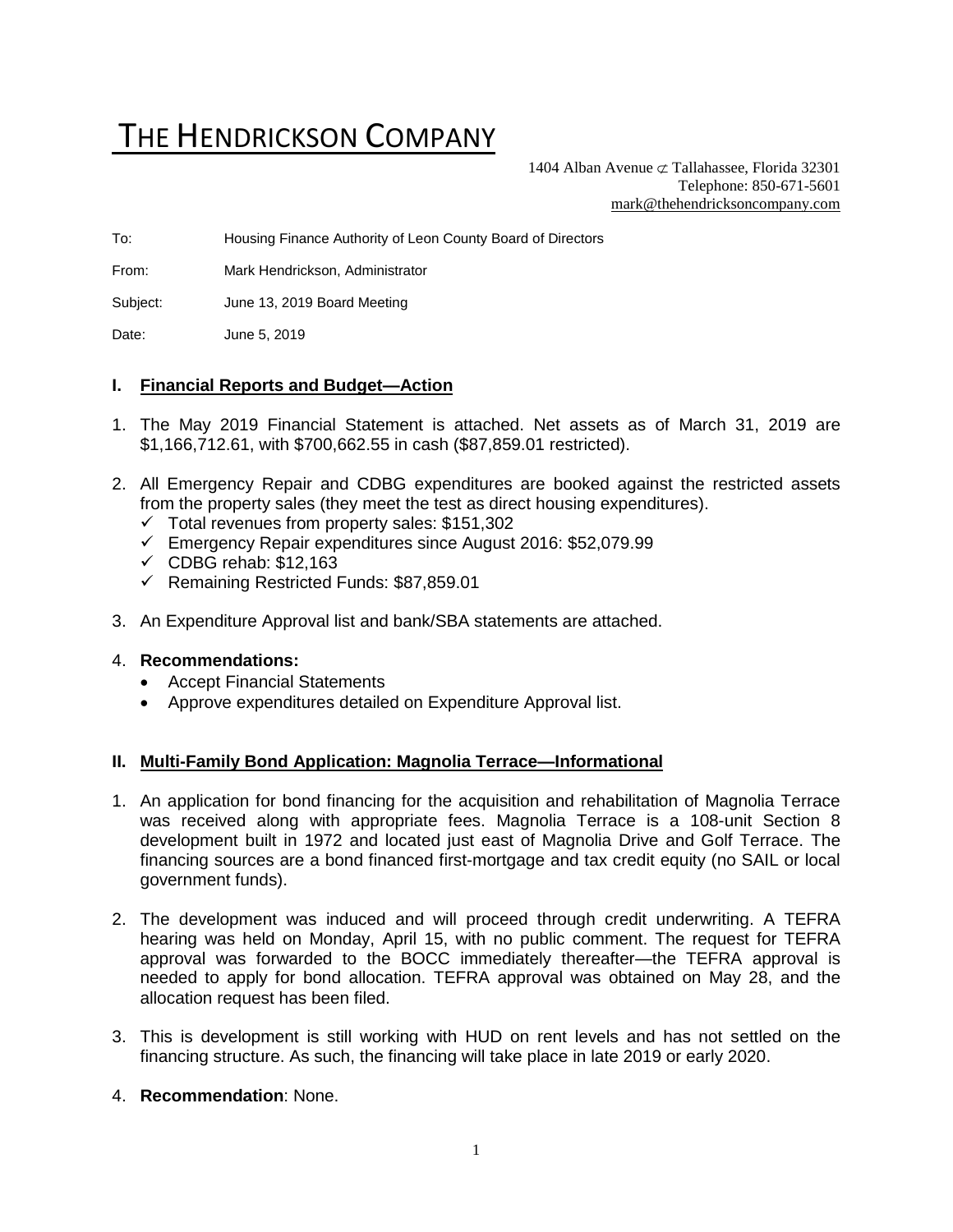| Name                              | <b>Magnolia Terrace</b>                                    |
|-----------------------------------|------------------------------------------------------------|
| Owner Entity*                     | LIH Magnolia Terrace, LP                                   |
| Developer/Location                | Levy Affiliated Holdings                                   |
|                                   | Santa Monica, CA 90401                                     |
| Type                              | Acquisition and Rehabilitation                             |
|                                   | Garden                                                     |
| <b>Street Address</b>             | 509 East Magnolia Dr,                                      |
|                                   | Tallahassee, FL 32301                                      |
| <b>County Commission District</b> | District 1, Bill Proctor                                   |
| Units                             | 108                                                        |
| Bedrooms                          | 232                                                        |
| # of Buildings                    | 17, 15 residential, 1 community room, and 1 office/laundry |
| # of Stories                      | $\mathfrak{p}$                                             |
| <b>Bond Request</b>               | \$13,000,000                                               |
|                                   | \$120,370/unit                                             |
| <b>TEFRA Approval</b>             | $5-28-19$                                                  |
| <b>Total Cost</b>                 | \$20,178,702                                               |
| Cost Per Unit                     | \$186,840                                                  |
| Land Cost                         | \$720,000                                                  |
|                                   | \$6,666//unit                                              |
| Acquisition of Building Cost      | \$8,280,000                                                |
|                                   | \$76,667/unit                                              |
| <b>Hard Construction Cost</b>     | \$5,352,925                                                |
|                                   | \$49,564/unit                                              |
| <b>General Contractor</b>         | Wilshire Pacific Builders, LLC                             |
| Credit Enhancement                | TBD                                                        |
| Set-Aside Period                  | 30 years: HFA requires 50 years                            |
| Set-Aside Levels                  | 40% of the 108 units <60AMI-Tax Credits 100% <60% AMI      |

### **III. Emergency Repair Program—Informational**

- 1. The HFA authorized an emergency repair program, for minor repairs that need immediate attention—and are not covered by the County's SHIP Program. A total of \$30,000 was authorized for this program through September 30, 2018, with another \$30,000 committed for FY 18-19. In May, the HFA increased the commitment for FY 18-19 to \$45,000. Individual repairs are limited to \$1,650 per home (\$7,500 for senior or persons with special needs that reside in mobile homes).
- 2. Of the FY 18-19 allocation, \$11,250 was funded in September and the remaining \$18,750 of the initial allocation in April. The success of the program and the need for additional funds was illustrated by the fact that all but \$569 of the \$30,000 was expended in the first six months of the fiscal year).
- 3. The County submitted the requested executive summary of the results of the program, showing its great success. Fifty-one households have been served with leaking roofs and septic system malfunctions the most often remedied issues. Twenty-one of these households used \$15,830 of Emergency Repair funds to bridge to SHIP repairs totaling over \$200,000—leveraging HFA funds at 12.0 to 1.0.

#### 4. **Recommendation**: None.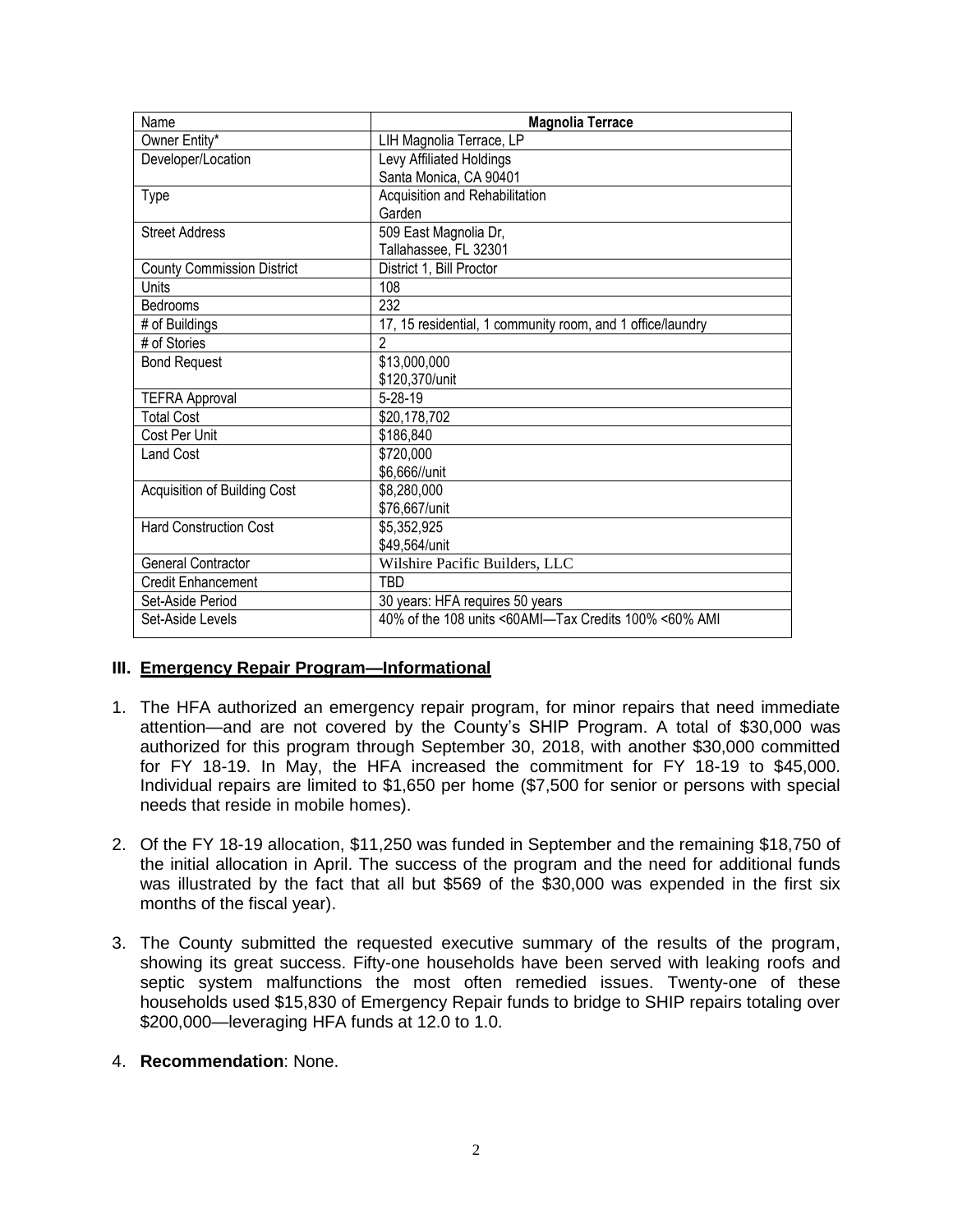# **IV. County Request for Funding in FY 19-20—Action**

- 1. The County submitted their funding request for FY 19-20, as follows:
	- Emergency Repair Program \$50,000 (up from \$45,000 this year)
	- Leon County Home Expo  $$ 1,500$  (same as this year)
	- 9/11 Day of Service \$ 1,500 (same as this year)
- 2. The HFA agreed to establish funding levels for County programs by June of each year. Given the massive leveraging of HFA funds achieved with the Emergency Repair Program, and high demand for the funds, the increase appears to be a good investment. The total is also within the required housing expenditures from land sales.
- 3. **Recommendation**: Approve funding for County programs at levels requested by County.

### **V. Real Estate—Informational**

- 1. The Real Estate Division is responsible for selling surplus properties designated for affordable housing, with proceeds of the sale coming to the HFA.
- 2. Sales of seven properties by the Real Estate Division generated total revenues to the HFA of \$107,102. In May, sales of eight properties by Ketcham Realty generated \$44,200 to the HFA. The new total is \$151,302.

| <b>Property</b>       | <b>Sales Price</b> |        | <b>Ketcham Fee</b> |        | <b>HFA</b> |        | <b>Deposit</b> |  |
|-----------------------|--------------------|--------|--------------------|--------|------------|--------|----------------|--|
| 1506 Crown Ridge Road | Ş                  | 8,100  | \$                 | 1,500  | Ş          | 6,600  | 5/10/2019      |  |
| 2997 Lilly Road       | \$                 | 8,100  | \$                 | 1,500  | \$         | 6,600  | 5/10/2019      |  |
| 4060 Morgan Road      | \$                 | 7,000  | \$                 | 1,500  | Ş          | 5,500  | 5/10/2019      |  |
| 4037 Bishop Road      | \$                 | 8,000  | \$                 | 1,500  | Ş          | 6,500  | 5/10/2019      |  |
| 4033 Bishop Road      | \$                 | 8,000  | \$                 | 1,500  | Ş          | 6,500  | 5/10/2019      |  |
| 4043 Buster Road      | \$                 | 8,000  | \$                 | 1,500  | Ş          | 6,500  | 5/10/2019      |  |
| 2575 Tiny Leaf Road   | \$                 | 4,000  | \$                 | 1,000  | \$         | 3,000  | 5/17/2019      |  |
| 1209 Southern Street  | \$                 | 3,000  | \$                 |        | \$         | 3,000  | 5/17/2019      |  |
| <b>TOTAL</b>          | \$                 | 54,200 |                    | 10,000 | Ş          | 44,200 |                |  |

3. Mitzi McGhin submitted an updated spreadsheet, which showed additional sales (revenues of \$61,337 to HFA will be received and booked in June):

| <b>Property</b>          | <b>Sales Price</b> |        | <b>Ketcham Fee</b> |       | <b>HFA</b> |        | <b>Deposit</b> |
|--------------------------|--------------------|--------|--------------------|-------|------------|--------|----------------|
| 2993 Lilly Road          | \$                 | 8,100  | \$                 | 1,500 | \$         | 6,600  |                |
| 4065 Morgan Road         | S                  | 7,000  | \$                 | 123   | \$         | 6,878  | 6/5/2019       |
| Lilly Road               | \$                 | 7,000  | \$                 | 123   | \$         | 6,878  |                |
| <b>Craft Street</b>      | \$                 | 6,000  | \$                 | 116   | \$         | 5,885  |                |
| 3529 Sunburst Loop       |                    | 4,000  | \$                 | 102   | \$         | 3,898  |                |
| Moore Woods Rd           | \$                 | 7,000  | \$                 | 122   | \$         | 6,878  |                |
| Monday Road              | \$                 | 15,000 | \$                 | 179   | \$         | 14,822 | 6/5/2019       |
| 12513 Forest Acres Trail | \$                 | 9,500  | \$                 | ۰     | \$         | 9,500  | 6/5/2019       |
| <b>TOTAL</b>             |                    | 63,600 | \$                 | 2,263 | \$         | 61,337 |                |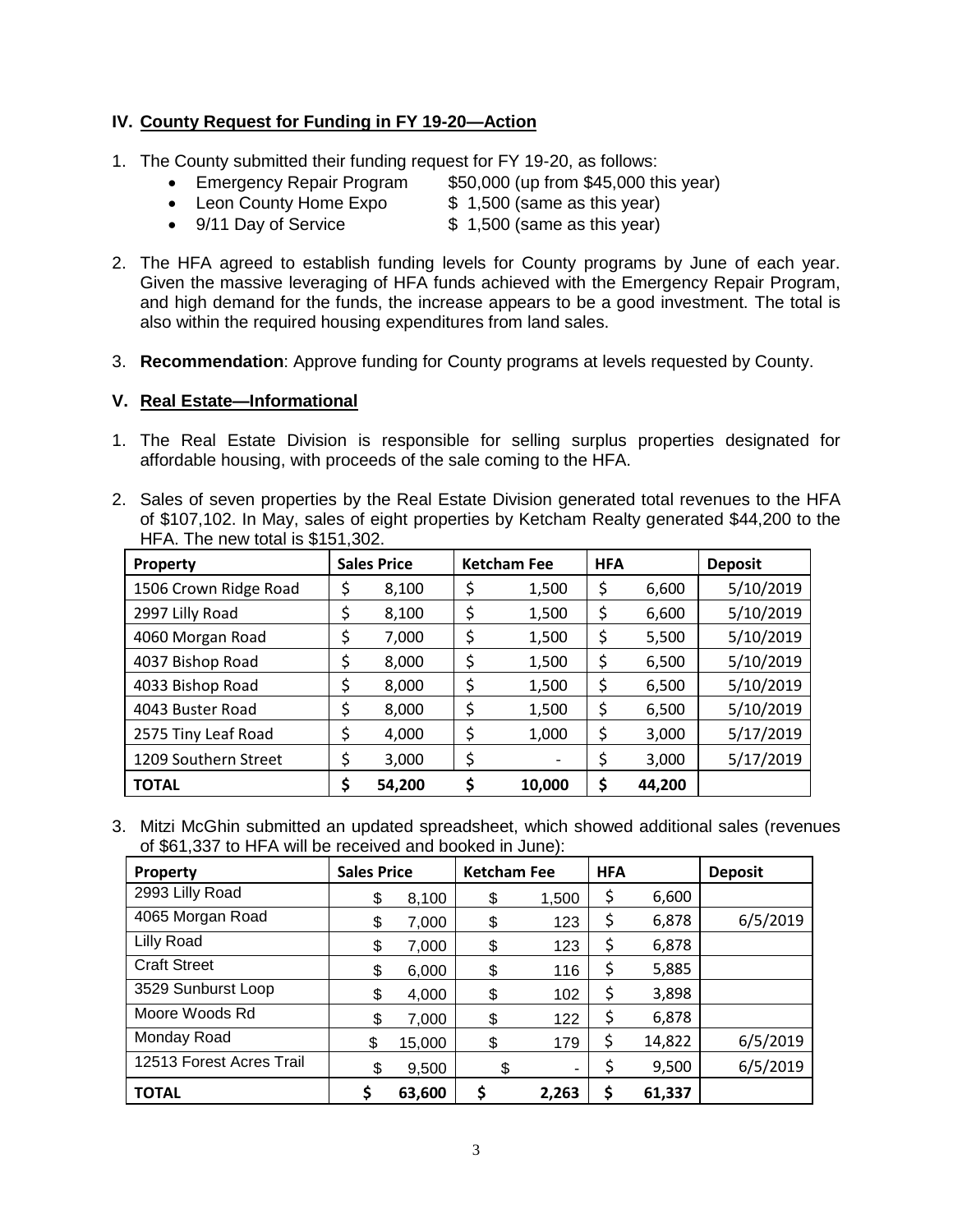#### 4. **Recommendation**: None.

#### **VI. FHFC Proposed Limited Development Status for Leon County—Action**

- 1. Limited Development Areas (LDA's) are counties or portions of counties where applications for SAIL and 9% Housing Credits are prohibited by FHFC--- due to their concern for a weak market.
- 2. FHFC has proposed that all of Leon County be designated as an LDA. The staff at FHFC have indicated that a local government preference deal would be exempt from the LDA designation, as would applications for 4% Housing Credits to be allocated in conjunction with a local bond deal.
- 3. In any case, staff analysis is that the occupancy data used by FHFC is faulty, and includes lease-up period figures as well as including developments where occupancy issues are related to management, physical condition, and/or location—not the market for affordable housing.
- 4. HFA staff met with City and County staff to initiate a comment or comments to FHFC on this issued.
- 5. **Recommendation**: Authorize the Chairman to sign a letter drafted by staff urging FHFC to drop the proposed designation of Leon County as an LDA>

### **VII. Legal Update—Action**

- 1. The current Interlocal Agreement with the County requires HFA input on the use of DPA loan repayments on County DPA loans. As these are not HFA loans, the County has requested an amendment to remove this requirement. The amendment has been reviewed by Mark Mustian
- 2. **Recommendation**: Approve amendment to Interlocal Agreement with County.

#### **VIII. HFA DPA Loans—Informational**

- 1. In May, one old HFA DPA loan for \$4,950 paid in full. The HFA now has thirty-two outstanding loans totaling \$149,919.23. This is not booked as income, as it is a transfer from non-liquid asset to cash.
- 2. Recommendation: None.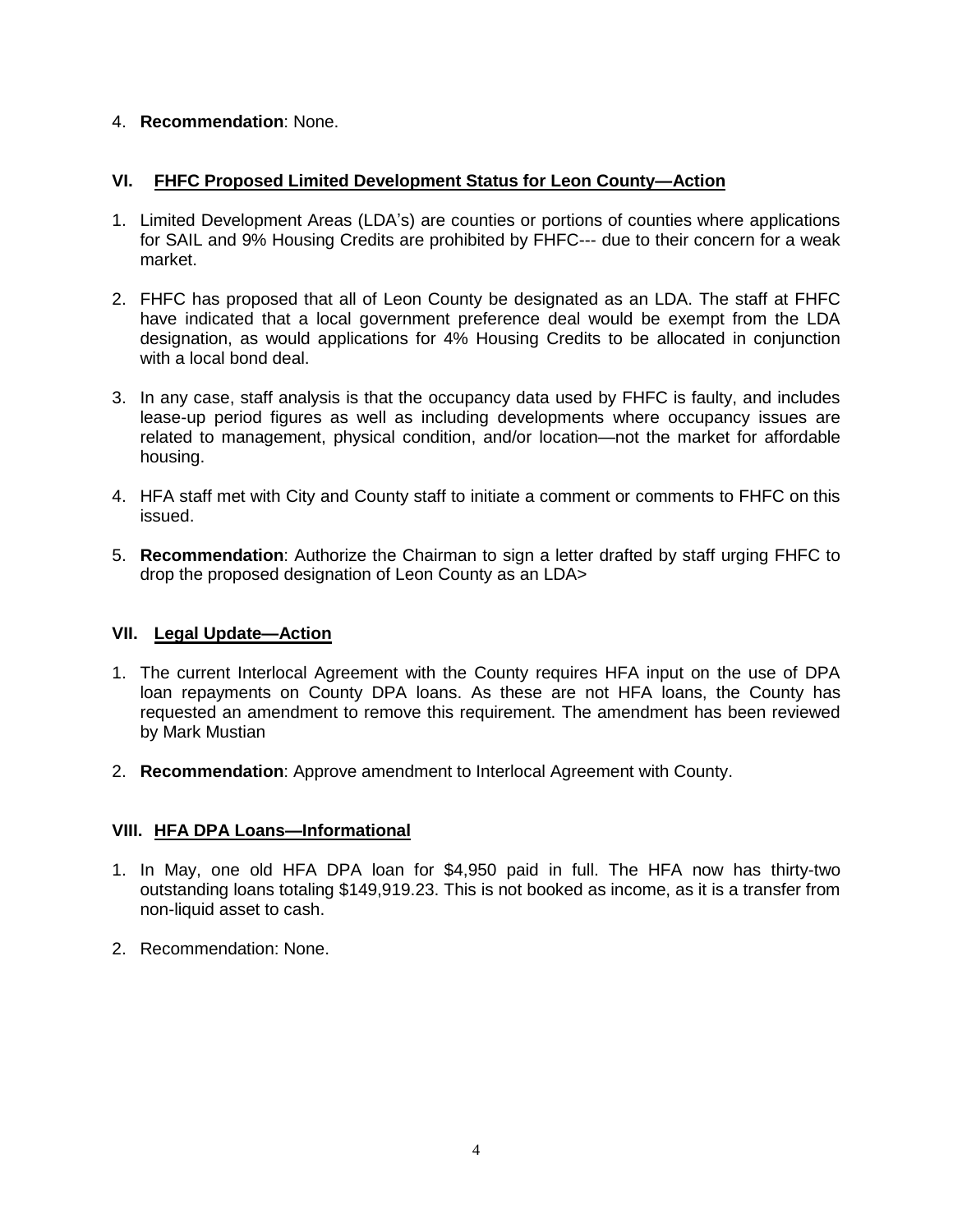# **IX. Escambia HFA Single Family Program—Informational**

- 1. From 10-1-18 to 3-31-19, eighteen loans totaling \$2,344,826 were closed in Leon County. Only three of those loans closed in 2019.
- 2. A payment for 0.2% or \$4,689.65 has been received and appears in the May financials.
- 3. No DPA loans repaid—therefore there was no payment related to this item.
- 4. The HFA entered into a new agreement with Escambia HFA to govern payments under a bond issue. The payment was based upon the percentage of loans in the Escambia program originated in Leon County in the previous program—23.66%, with the HFA of Leon County receiving an equivalent fee as under the current MBS program. Escambia County HFA issued \$15 million of single-family bonds which generated a fee of \$7,096.57 (deposited, and will be booked in June).
- 5. **Recommendation**: None.

### **X. Orange Avenue Redevelopment Project—Informational**

- 1. The Board directed the Administrator to invite a representative of the Orange Avenue Redevelopment Project to an HFA meeting to discuss financing opportunities.
- 2. Mr. Hendrickson met with Michael Parker (City of Tallahassee) to discuss the development and provided a pro forma of a bond deal for a similar public housing redevelopment. The City will be discussing the need for the utilization of bond financing with the developer.
- 3. **Recommendation**: None.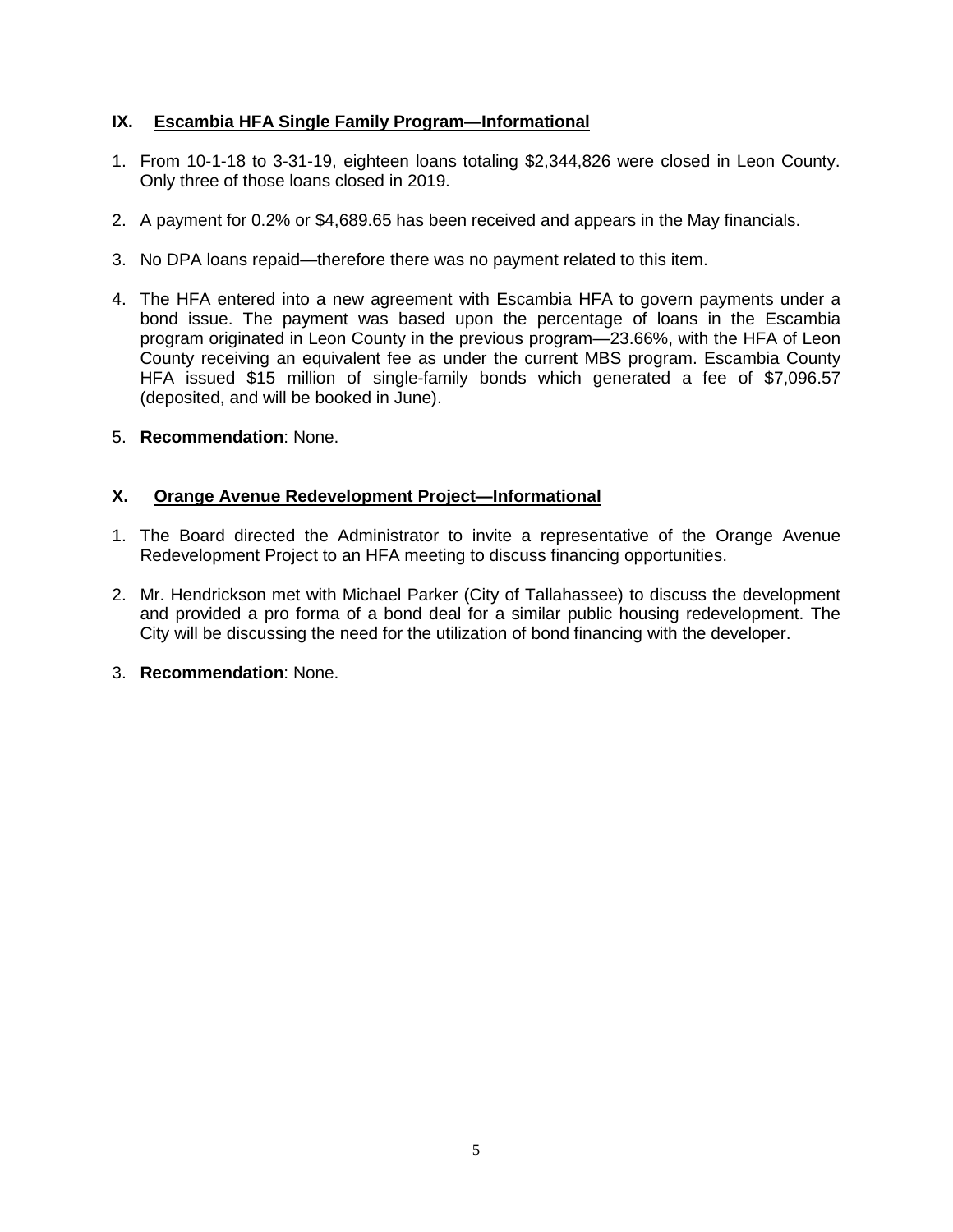# **XI. To-Do List—Informational**

| <b>To-Do Item</b>                                                                                                                                                                                           | <b>HFA</b> | <b>Admin</b>            | CAO | <b>SL</b> | <b>NBN</b> | <b>Status</b>                                                                                                                                       | <b>Completed</b>                   |
|-------------------------------------------------------------------------------------------------------------------------------------------------------------------------------------------------------------|------------|-------------------------|-----|-----------|------------|-----------------------------------------------------------------------------------------------------------------------------------------------------|------------------------------------|
| <b>March 2019</b>                                                                                                                                                                                           |            |                         |     |           |            |                                                                                                                                                     |                                    |
| Board directed Administrator to invite a<br>representative of the Orange Avenue<br>Redevelopment effort to an HFA meeting<br>to discuss financing opportunities                                             |            | $\mathsf{X}$            |     |           |            | Met with City to<br>communicate<br>financing<br>opportunities<br>with HFA                                                                           | Info to be<br>sent to<br>developer |
| Board directed Administrator to research<br>Opportunity Zones and their potential<br>benefit to MF bond<br>developments/financings                                                                          |            | X                       |     |           |            | Development<br>specific and<br><b>HFA</b> cannot<br>drive process.<br>Developer<br>needs to reach<br>out to investors<br>on deal specific<br>basis. | Complete                           |
| <b>April 2019</b>                                                                                                                                                                                           |            |                         |     |           |            |                                                                                                                                                     |                                    |
| The Board directed the Administrator to<br>work with Mr. Lamy on a summary of<br>TEFRA for the BOCC                                                                                                         |            | X                       |     |           |            | <b>TEFRA</b><br>approved                                                                                                                            | Complete                           |
| <b>May 2019</b>                                                                                                                                                                                             |            |                         |     |           |            |                                                                                                                                                     |                                    |
| The Board directed the Administrator to<br>identify existing 9% Housing Credit deals<br>that might be ready to recapitalize, and to<br>let the owners know that the HFA is<br>available for bond financing. |            | $\overline{\mathsf{x}}$ |     |           |            | Developments<br>identified;<br>finding contact<br>information for<br>outreach                                                                       | In Process                         |
| Administrator to contact Escambia HFA<br>concerning timing of payments due to HFA<br>of Leon County from SF bond issue                                                                                      |            | $\sf X$                 |     |           |            | Contact<br>complete;<br>check received<br>in June                                                                                                   | Complete                           |
| <b>Chairman Lewis to contact Tallahassee</b><br>Housing Authority about use of HFA bonds<br>on Orange Avenue Redevelopment Project                                                                          | X          |                         |     |           |            |                                                                                                                                                     |                                    |

### **XII. State Legislative Update—Informational**

- 1. The 2019 legislative session began March 5 and is ended May 4.
- 2. The latest (March 2019) revenue estimate for doc stamp distributions into the Housing Trust Funds for FY 19-20 was \$331.96 million. Also available are monies in the trust fund that were neither swept nor appropriated, and some interest earning, bringing the total available for appropriation in FY 19-20 to approximately \$353 million.
- 3. Governor DeSantis released his proposed budget February 1 and including full funding for housing—using every penny in the trust funds for housing programs and sweeping no monies. The Senate also proposed full funding; however, the House proposed sweeping over 60% of the funds to General Revenue—and appropriating money only for Panhandle counties impacted by Hurricane Michael. The final result: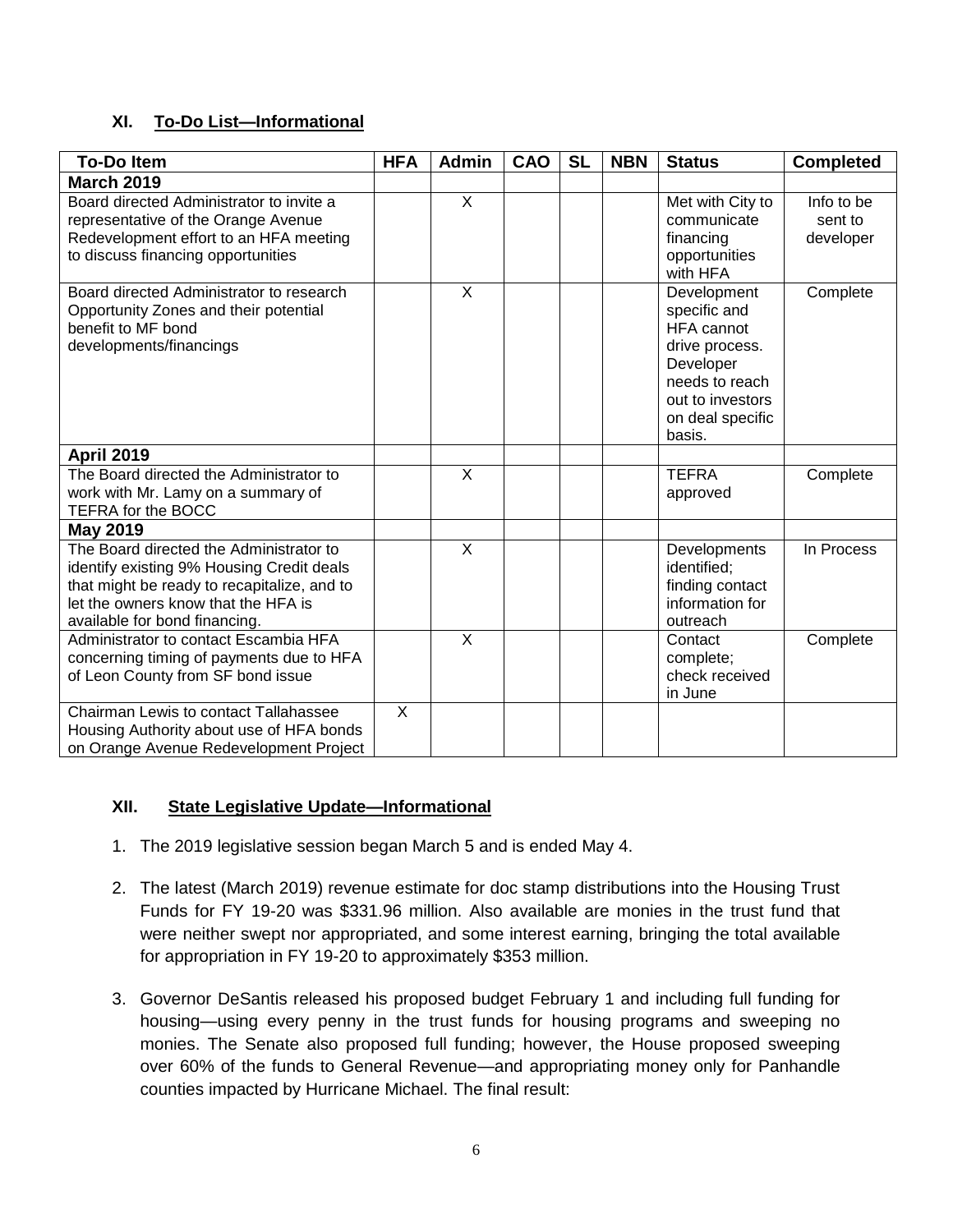|                             | <b>GOVERNOR</b> | <b>SENATE</b> | <b>HOUSE</b>  | <b>FINAL BUDGET</b><br>FY 19-20 | <b>FINAL BUDGET</b><br>FY 18-19 |
|-----------------------------|-----------------|---------------|---------------|---------------------------------|---------------------------------|
| <b>FHFC: SAIL</b>           | \$85,448,000    | \$61,775,600  |               | \$39,040,000                    | \$79,180,000                    |
| <b>Line 2315</b>            |                 |               | \$0           |                                 |                                 |
| <b>FHFC: SAIL Workforce</b> | \$20,000,000    | \$0           | \$0           | \$0                             | \$0                             |
| Keys Line 2315              |                 |               |               |                                 |                                 |
| <b>SHIP</b>                 | \$246,930,000   | \$170,102,400 | \$0           | \$46,560,000                    | \$43,950,000                    |
| <b>Line 2316</b>            |                 |               |               |                                 |                                 |
| <b>Hurricane Housing</b>    | \$0             | \$90,000,000  | \$49,450,000  | \$65,000,000                    | \$0                             |
| <b>Recovery Program</b>     |                 |               |               |                                 |                                 |
| (SHIP-like program for      |                 |               |               |                                 |                                 |
| <b>Hurricane Michael</b>    |                 |               |               |                                 |                                 |
| disaster counties only)     |                 |               |               |                                 |                                 |
| <b>Line 2316A</b>           |                 |               |               |                                 |                                 |
| <b>Rental Recovery Loan</b> | \$0             | \$10,000,000  | \$74,180,000  | \$50,000,000                    | 50                              |
| <b>Program (SAIL-like</b>   |                 |               |               |                                 |                                 |
| program (for Hurricane      |                 |               |               |                                 |                                 |
| <b>Michael disaster</b>     |                 |               |               |                                 |                                 |
| counties only)              |                 |               |               |                                 |                                 |
| <b>Line 2316 A</b>          |                 |               |               |                                 |                                 |
| <b>TOTAL HOUSING</b>        | \$352,378,000   | \$331,878,000 | \$123,630,000 | \$200,600,000                   | \$123,630,000                   |
| <b>SHTF SWEEP</b>           | \$0             | \$0           | \$60,000,000  | \$10,000,000                    | \$ 54,600,000                   |
| <b>LGHTF SWEEP</b>          | \$0             | \$0           | \$140,000,000 | \$115,000,000                   | \$127,400,000                   |
| <b>TOTAL SWEEP</b>          | \$0             | \$0           | \$200,000,000 | \$125,000,000                   | \$182,000,000                   |
| <b>Unallocated SHTF</b>     | \$0             | \$<br>600,000 | \$7,358,000   | 300,000<br>\$                   | \$2,600,000                     |
| <b>Unallocated LGHTF</b>    | \$0             | \$15,610,000  | \$17,100,000  | \$7,060,000                     | \$5,850,000                     |

#### **Proviso/Back of the Bill for FHFC:**

- 10% of SAIL for competitive grant for housing for persons with developmental disabilities
- \$8 million from SAIL for Jacksonville Urban Core Workforce Housing Program (Senate Form 2071)
- \$500,000 from SHIP for Catalyst Training
- \$1 million from SHIP for grants to nonprofit organizations that build, modify, maintain, transfer & enhance home to and for Florida veterans (at least 15 homes)
- HHRP funds may be spent on (including, not limited to) repair and replacement of housing; assistance to homeowners to pay insurance deductibles; repair, replacement and relocation assistance for manufactured homes; acquisition of building materials for home repair and construction; housing re-entry assistance, such as security deposit utility deposits, and temporary storage of household furnishings; foreclosure eviction prevention, including monthly rental assistance for a limited period of time; or strategies in the approve local housing assistance plans.

• HHRP distribution by FEMA damage assessment data and population.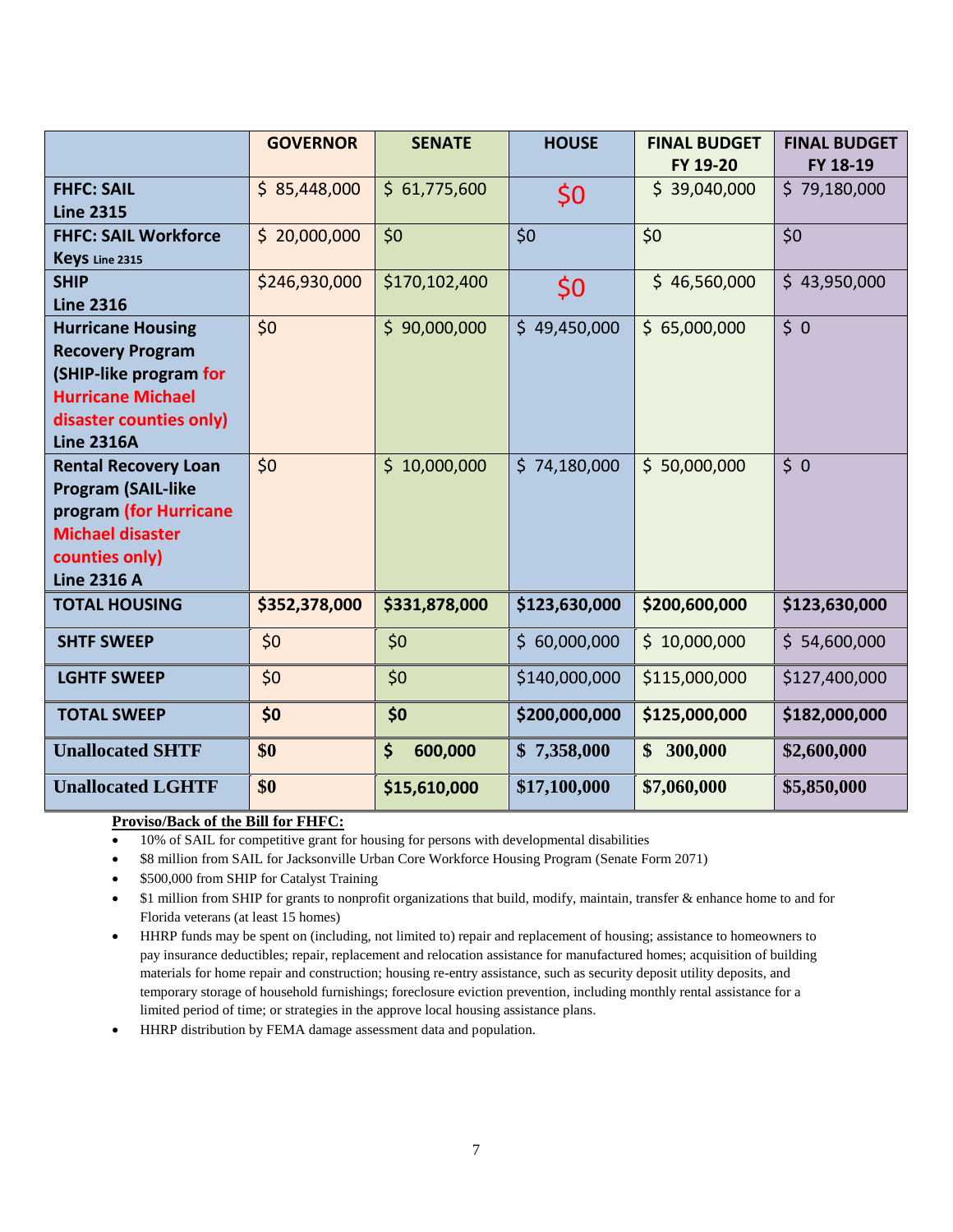| <b>Additional Homeless Funding</b>                                                                      |                     |                           |                                                     |            |  |  |  |  |
|---------------------------------------------------------------------------------------------------------|---------------------|---------------------------|-----------------------------------------------------|------------|--|--|--|--|
| Item                                                                                                    | Amount              | Line Item                 | Source                                              | Agency     |  |  |  |  |
| <b>Challenge Grants</b>                                                                                 | \$3,181,500 Senate  | 346                       | <b>GR</b>                                           | <b>DCF</b> |  |  |  |  |
| Federal Emergency Shelter<br><b>Grant Program</b>                                                       | \$7,803,393         | 347                       | Federal Grants TF &<br><b>Welfare Transition TF</b> | <b>DCF</b> |  |  |  |  |
| <b>Homeless Housing</b><br>Assistance Grants—note<br>specific projects funded from<br>this listed below | \$4,490,800 Senate  | 348                       | <b>GR</b>                                           | <b>DCF</b> |  |  |  |  |
| Homeless Veterans Housing<br><b>Assistance Brevard County</b>                                           | \$150,000           | 348<br>Senate Form 1535   | <b>GR</b>                                           | <b>DCF</b> |  |  |  |  |
| CESC, Inc. Homeless<br>Services                                                                         | \$1,000,000         | 348<br>Senate Form 1996   | <b>GR</b>                                           | <b>DCF</b> |  |  |  |  |
| The Transition House<br>Homeless Veterans Program                                                       | \$200,000<br>Senate | 348<br>Senate Form 1369   | <b>GR</b>                                           | <b>DCF</b> |  |  |  |  |
| Citrus Health Safe Haven for<br>Homeless Youth                                                          | \$140,800           | 348<br>Senate Form 2136   | <b>GR</b>                                           | <b>DCF</b> |  |  |  |  |
| <b>CASL Renaissance Manor</b><br><b>Independent Supportive</b><br>Housing (Lee County)                  | \$500,000           | 373<br>Senate Form 1342   | <b>GR</b>                                           | <b>DCF</b> |  |  |  |  |
| Housing First for Persons<br>with Mental Illness (Miami-<br>Dade County)                                | \$100,000           | 373<br>Senate Form 1925   | <b>GR</b>                                           | <b>DCF</b> |  |  |  |  |
| <b>Five Star Veterans Center</b><br>Homeless Housing &<br>Reintegration                                 | \$250,000           | 575A<br>Senate Form 1891  | <b>GR</b>                                           | Health     |  |  |  |  |
|                                                                                                         |                     |                           |                                                     |            |  |  |  |  |
| Homeless Collaborative of<br><b>Broward County Rapid</b><br>Rehousing                                   | \$250,000           | 2307A<br>Senate Form 1063 | <b>GR</b>                                           | <b>DEO</b> |  |  |  |  |
|                                                                                                         |                     |                           |                                                     |            |  |  |  |  |

| <b>Other Projects</b>                            |           |                  |           |            |  |  |  |  |
|--------------------------------------------------|-----------|------------------|-----------|------------|--|--|--|--|
| Item                                             | Amount    | Line Item        | Source    | Agency     |  |  |  |  |
| Facility Improvement for                         | \$635,000 | 2307A            | <b>GR</b> | <b>DEO</b> |  |  |  |  |
| City-Owned Elderly Housing<br>Properties-Hialeah |           | HB 3745          |           |            |  |  |  |  |
| Casa Familia Village Pilot                       | \$300,000 | 2307A            | <b>GR</b> | <b>DEO</b> |  |  |  |  |
| Program                                          |           | Senate Form 1605 |           |            |  |  |  |  |
| NeighborWorks Florida                            | \$250,000 | 2307A            | <b>GR</b> | <b>DEO</b> |  |  |  |  |
| Collaborative Catalyst for                       |           | Senate Form 1189 |           |            |  |  |  |  |
| Florida                                          |           |                  |           |            |  |  |  |  |
|                                                  |           |                  |           |            |  |  |  |  |
|                                                  |           |                  |           |            |  |  |  |  |